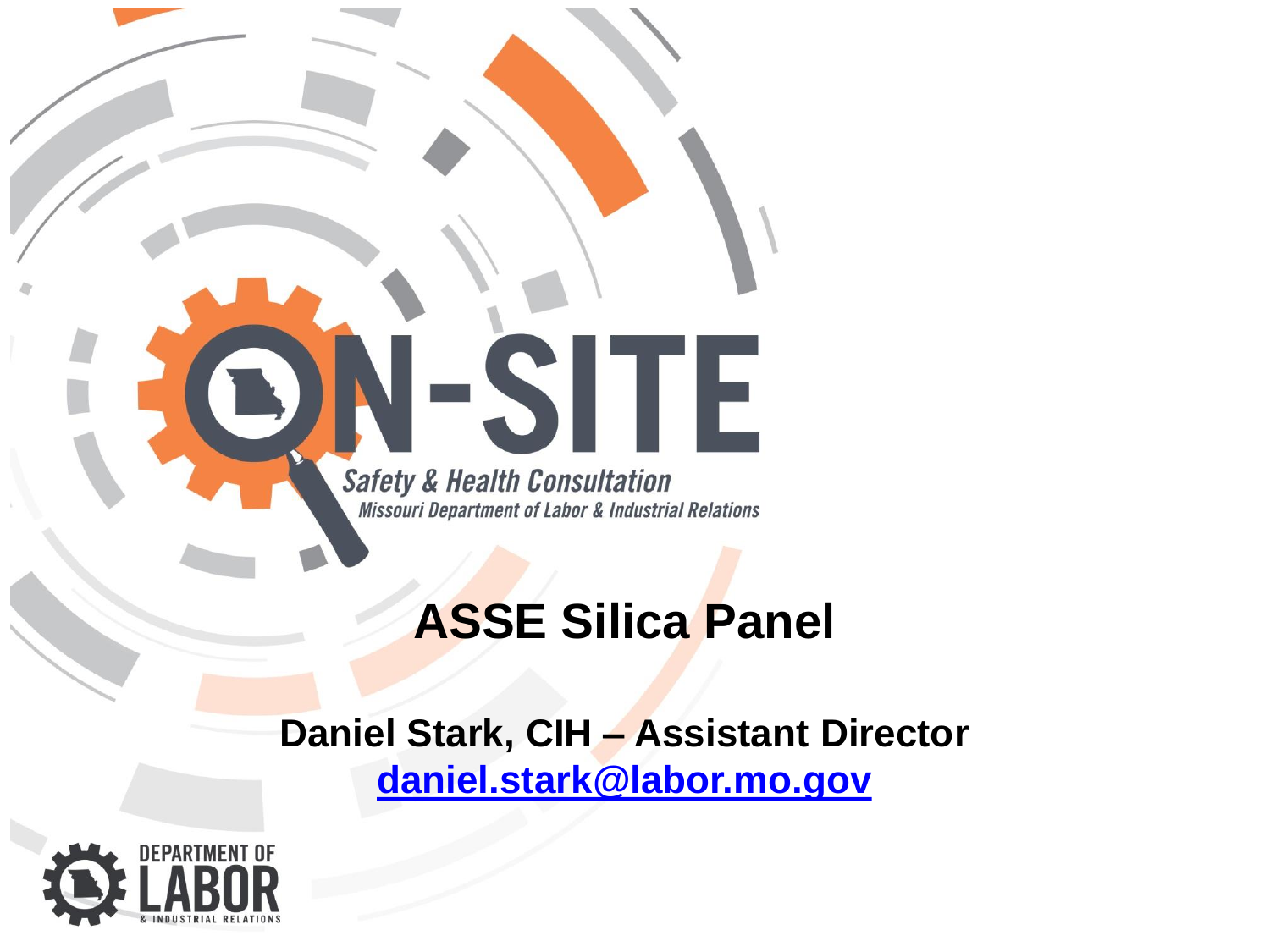

#### **What is Silica and how do I get exposed?**

- 3 forms of silica: quartz (most common), cristobalite and tridymite
- Exposures chipping, cutting, sawing, drilling, grinding, sanding, and crushing of concrete, brick, block, rock, and stone products
- Exposures sand products (such as glass manufacturing, foundries, and sand blasting)



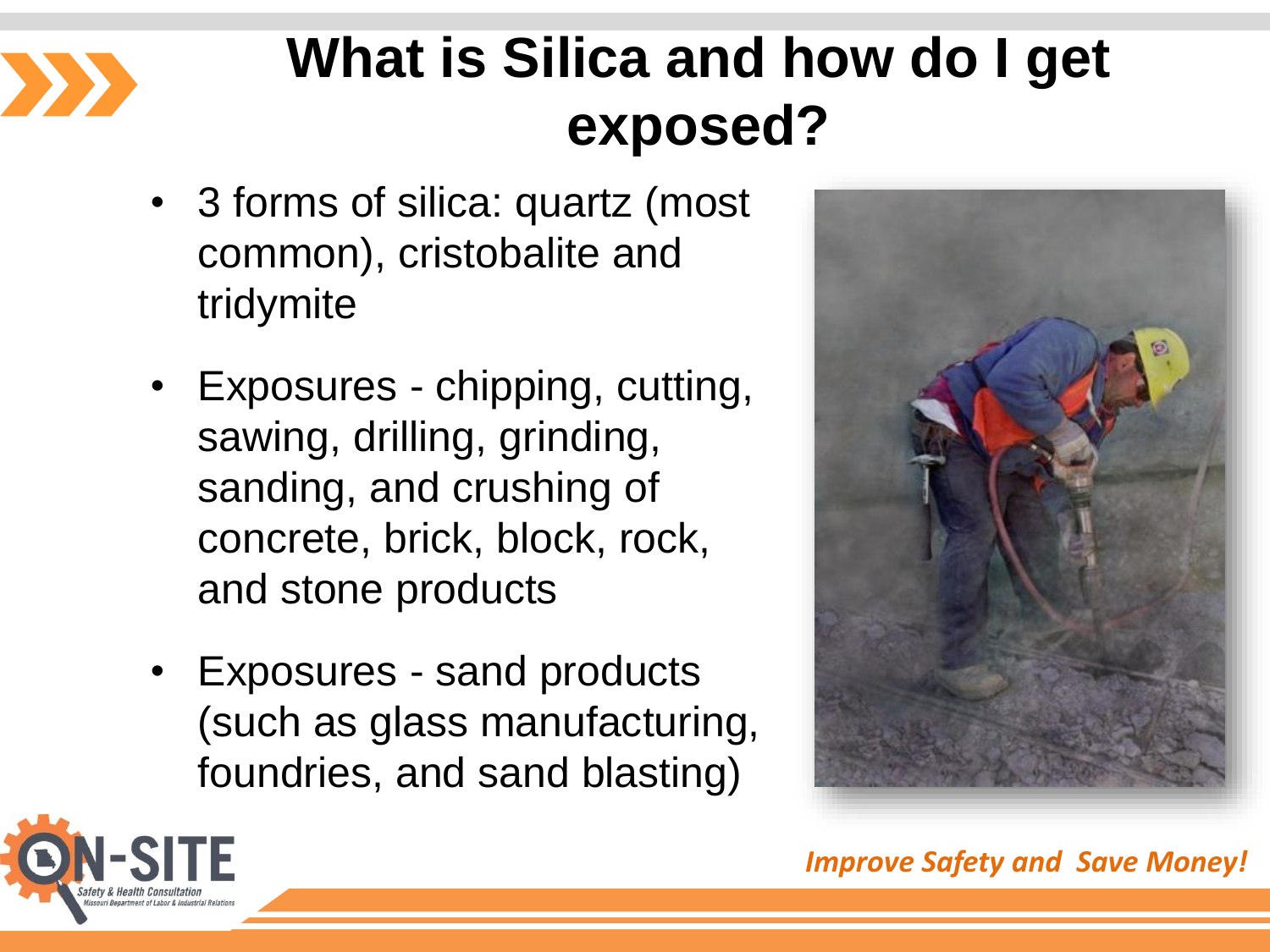

# **What Silica does to you**

Exposure to Respirable Crystalline Silica has been linked to:

- Silicosis;
- Lung cancer;
- Chronic obstructive pulmonary disease; and
- Kidney disease





Your Lung on Silica Any questions?

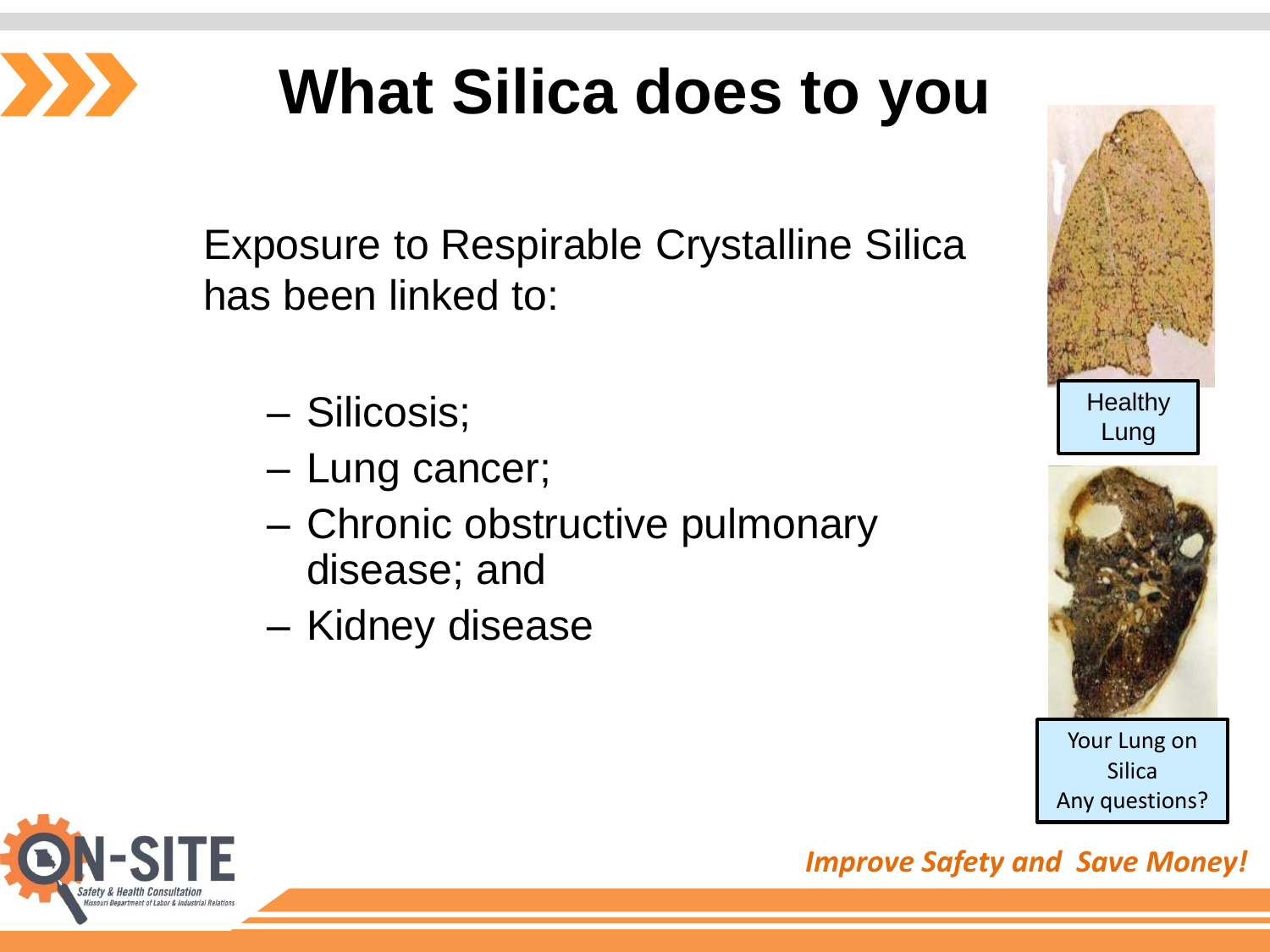

# **Respirable Silica Final Rule Published March 25, 2016**

- Construction 29 CFR 1926.1153
- General Industry 29 CFR 1910.1053

| <b>FEDERAL REGISTER</b>                                                                                                                                  |
|----------------------------------------------------------------------------------------------------------------------------------------------------------|
| <b>Vol. 81</b><br>Friday,                                                                                                                                |
| No. 58<br>March 25, 2016                                                                                                                                 |
| Book 2 of 3 Books                                                                                                                                        |
| Pages 16285-16890                                                                                                                                        |
| Part II                                                                                                                                                  |
|                                                                                                                                                          |
| Department of Labor                                                                                                                                      |
| Occupational Safety and Health Administration<br>29 CFR Parts 1910, 1915, and 1926<br>Occupational Exposure to Respirable Crystalline Silica; Final Rule |
|                                                                                                                                                          |
|                                                                                                                                                          |
|                                                                                                                                                          |
|                                                                                                                                                          |
|                                                                                                                                                          |
|                                                                                                                                                          |
|                                                                                                                                                          |
|                                                                                                                                                          |
|                                                                                                                                                          |

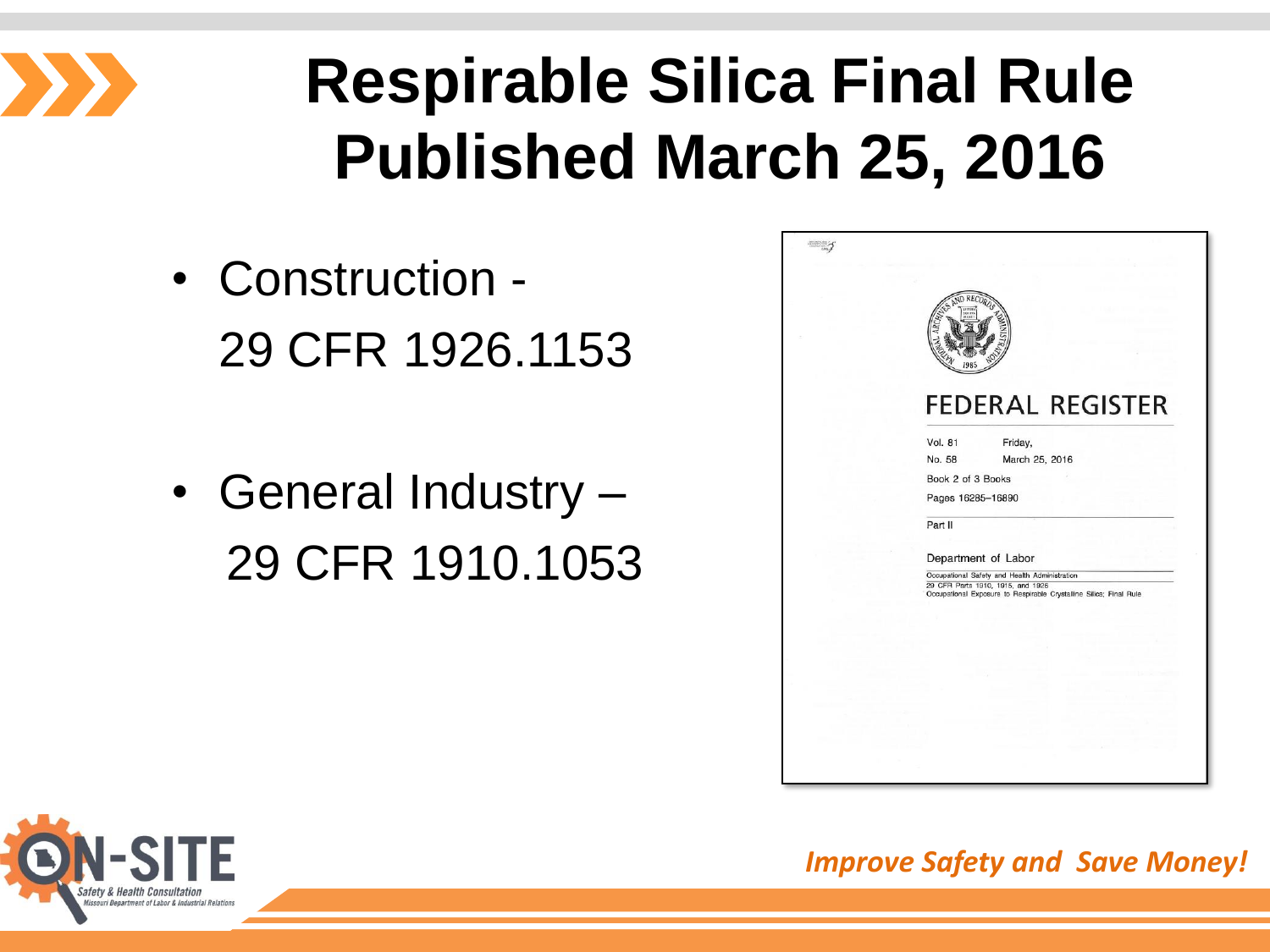#### **Why did we need a new standard?**  $\sum$

- Old Permissible Exposure Limit (PEL) not protective
- PELs for Silica are hard to understand 10/%+2?? What??
- Construction/shipyard PELs are obsolete particle count limits

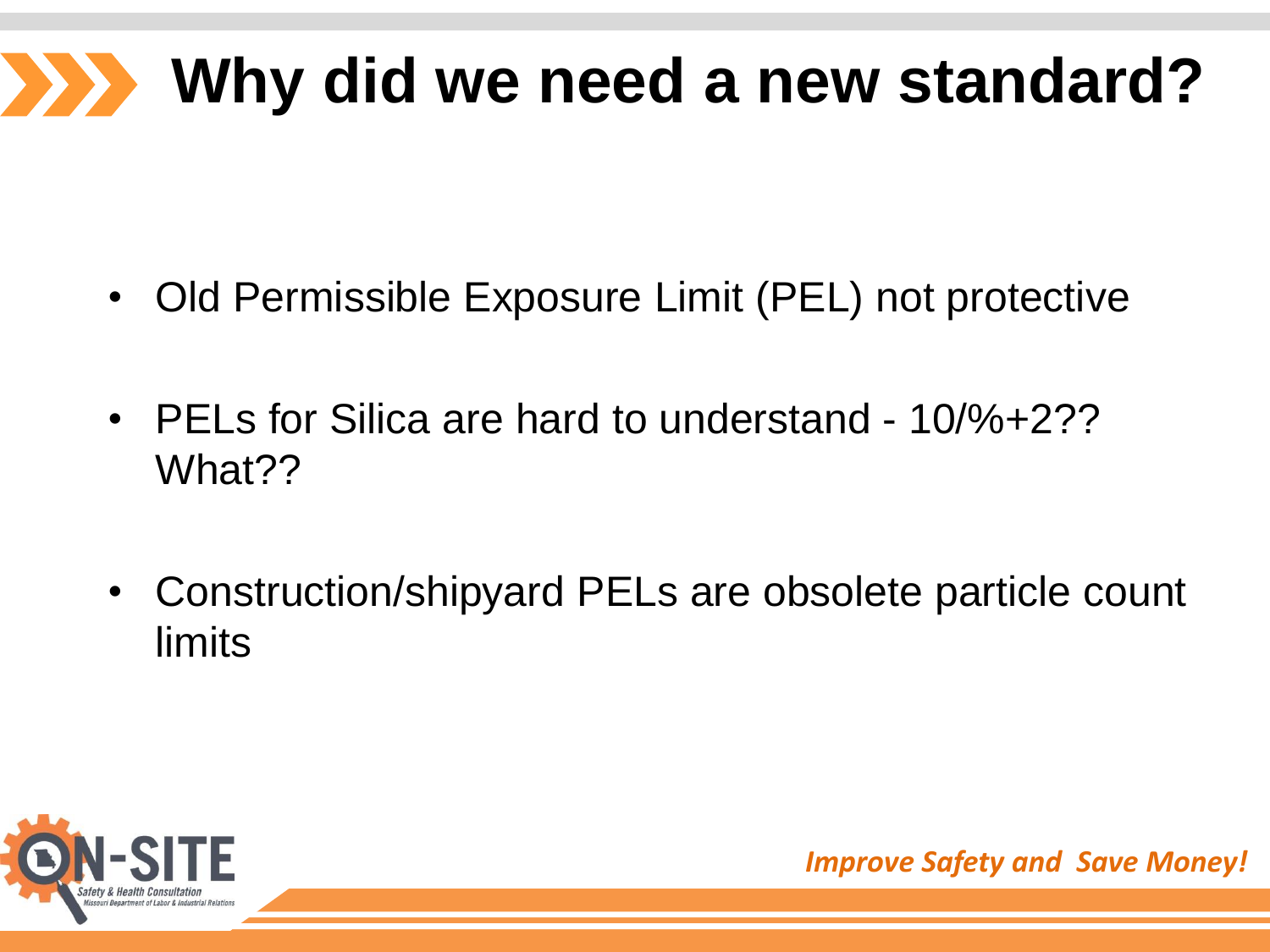

#### **How much Silica can worker's be exposed to with the new Standard??**

- PEL =  $50 \mu g/m^3$  as an 8-Hour TWA
- Action Level = 25  $\mu$ g/m<sup>3</sup> as an 8-Hour TWA



You are at risk if the dust you breathe in over a full shift contains more RCS than the amount shown next to the penny

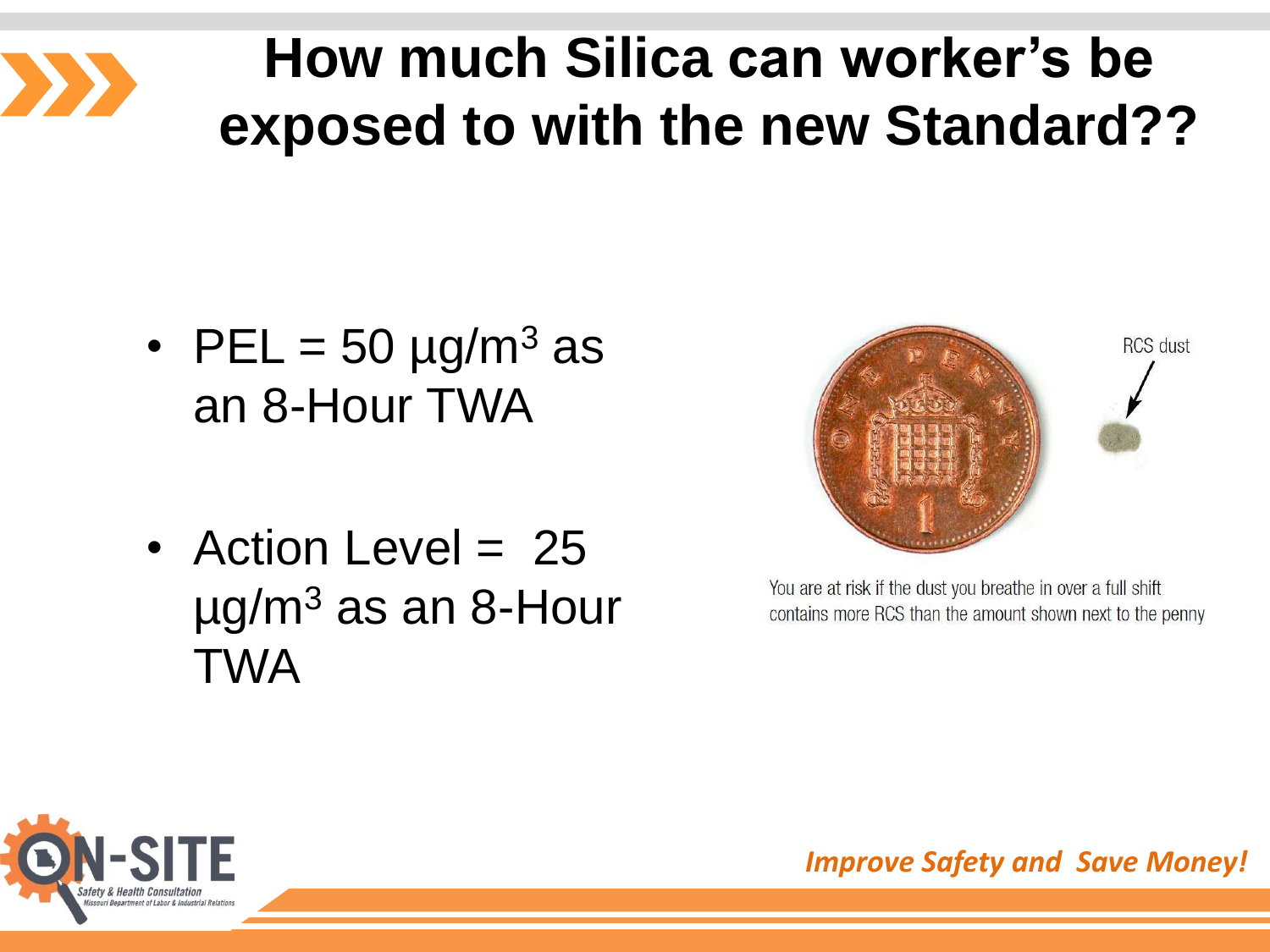

#### **Silica Standard for Construction and General Industry**

- (a) Scope
- (b) Definitions

(c) Specified exposure control methods

#### **OR**

(d) Alternative exposure control methods

- PEL
- Exposure **Assessment**
- Methods of **Compliance**

(e) Respiratory protection

- (f) Housekeeping
- (g) Written exposure control plan
- (h) Medical surveillance
- (i) Communication of silica hazards
- (j) Recordkeeping

(k) Dates

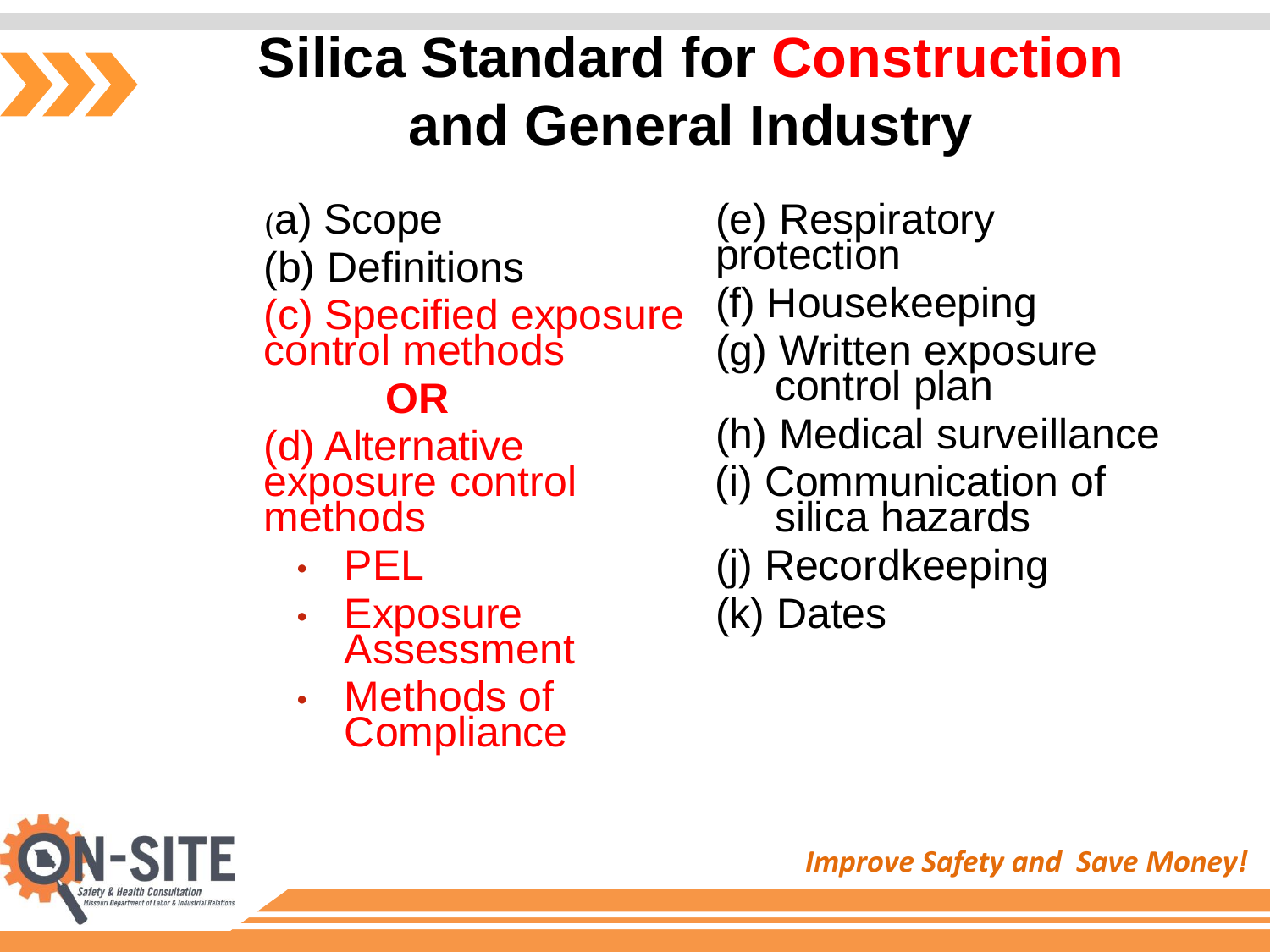# **Scope of Standard**

- All occupational exposures to respirable crystalline silica are covered if the Action Level is reached in an 8 hr. TWA.
- If controls are needed to keep employee exposure below the Action Level; only the following items need to be done:
	- Written Exposure Control Plan
	- Competent Person (Construction only)
	- Housekeeping
	- Employee Training
	- Recordkeeping
- However, once the Action Level is reached, these items and more, much more is required!

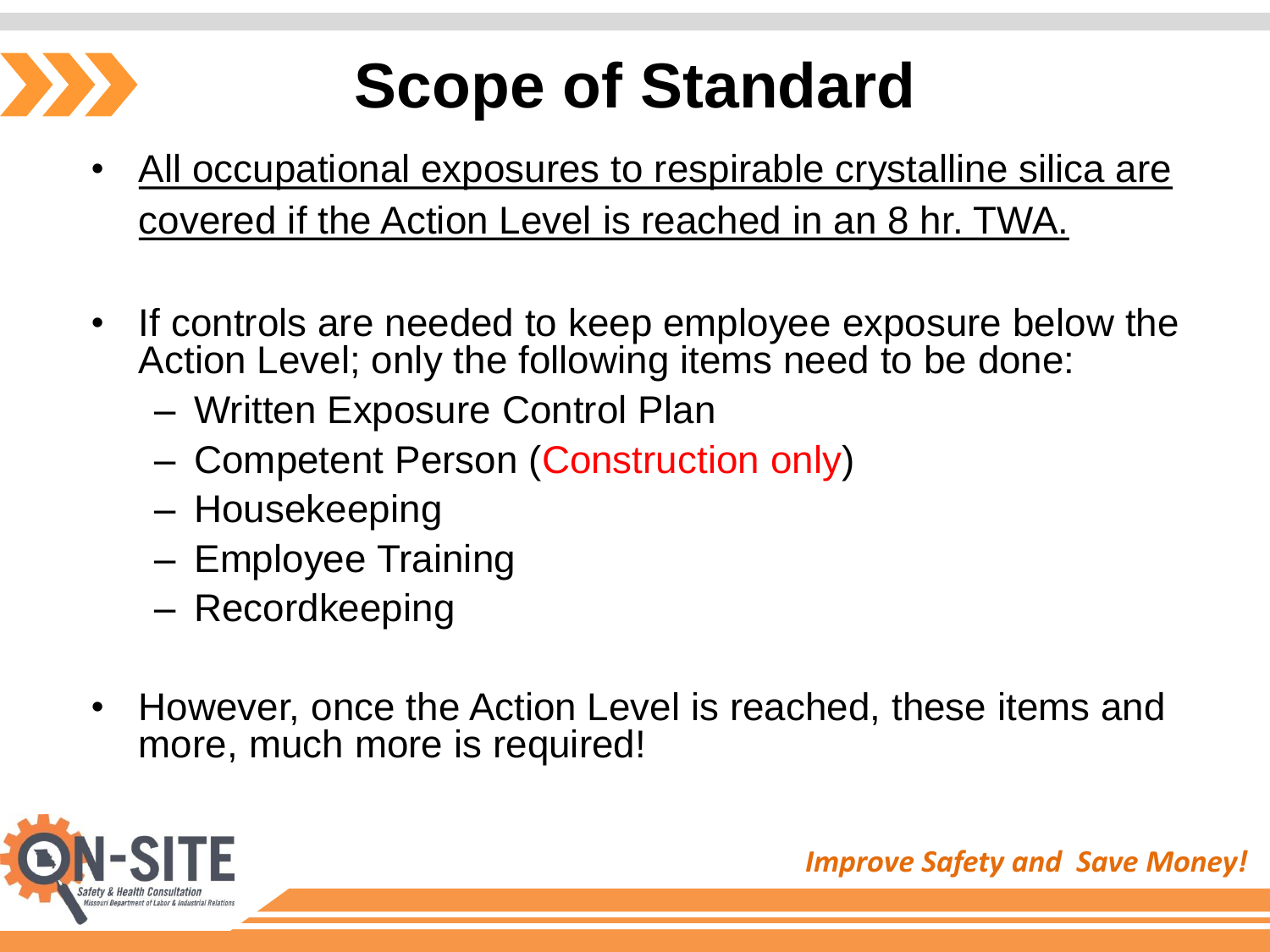#### **STEP #1 - Write an Exposure Control Plan**

The plan must describe:

- Tasks involving exposure to respirable crystalline silica
- Engineering controls, work practices, and respiratory protection for each task
- Housekeeping measures used to limit exposure
- Procedures used to restrict access
- Evaluate effectiveness annually, update as necessary

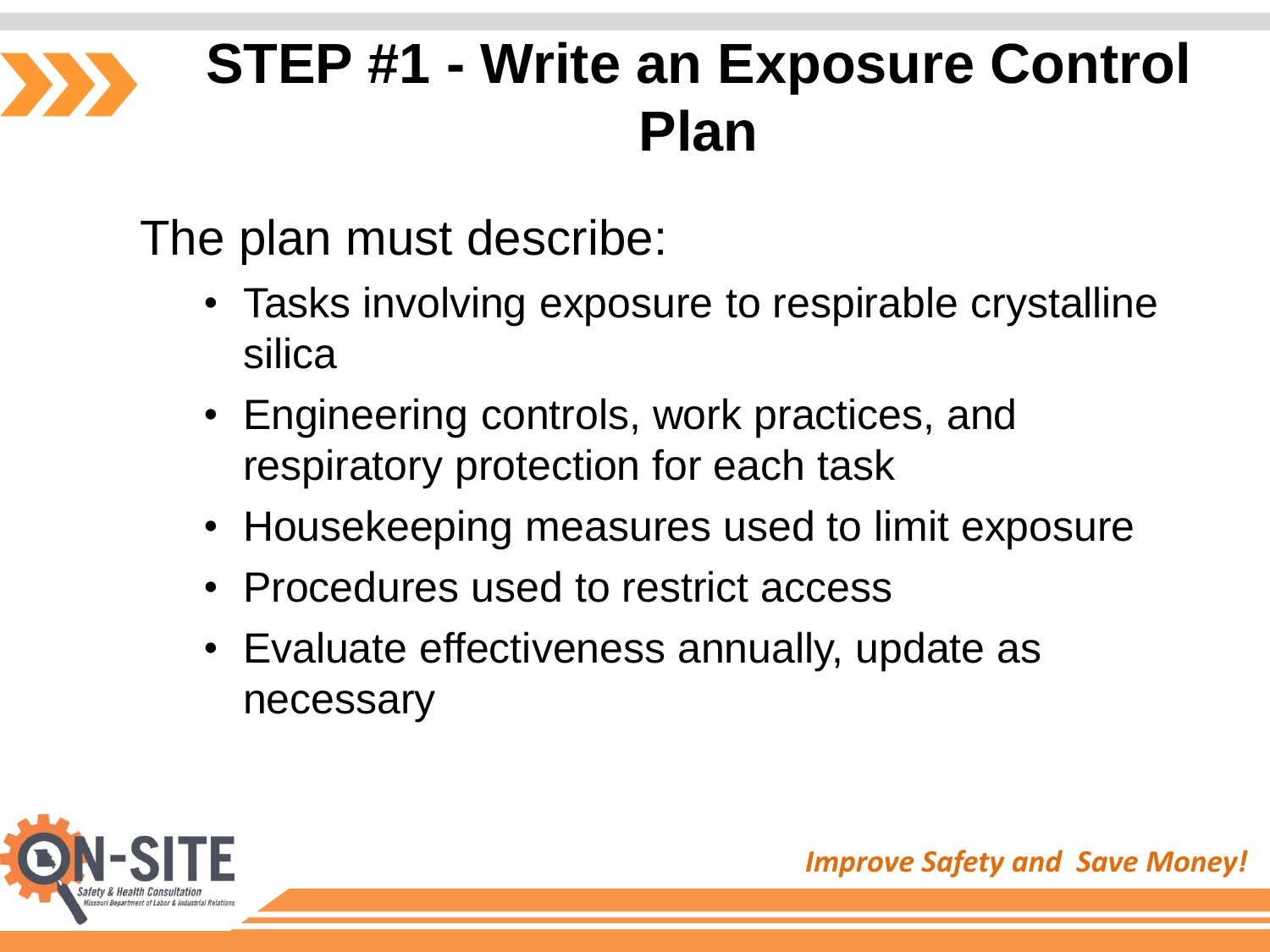#### **STEP #2 - Designate a "Competent Person" (Construction Only)**

- Construction employers must designate a competent person to implement the written exposure control plan
- *Competent person* is an individual capable of identifying existing and foreseeable respirable crystalline silica hazards, who has authorization to take prompt corrective measures
- Makes frequent and regular inspection of job sites, materials, and equipment

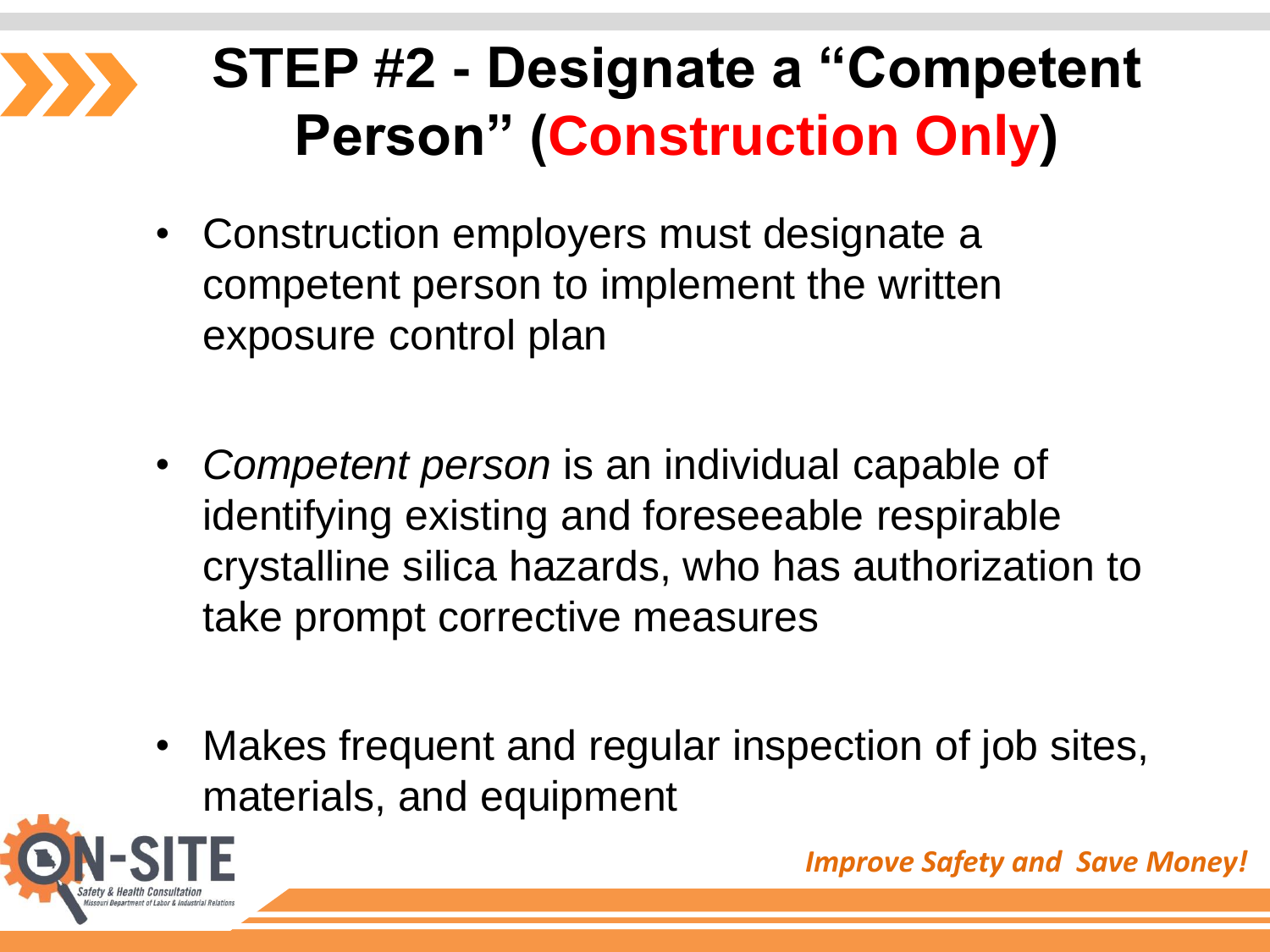

## **STEP #3 – Follow the correct cleanup procedures**

- When it can contribute to exposure, employers must not allow:
	- Dry sweeping or brushing
	- Use of compressed air for cleaning surfaces or clothing, unless it is used with ventilation to capture the dust
- **However**, these methods can be used if no other methods like HEPA vacuums, wet sweeping, or use of ventilation with compressed air are feasible

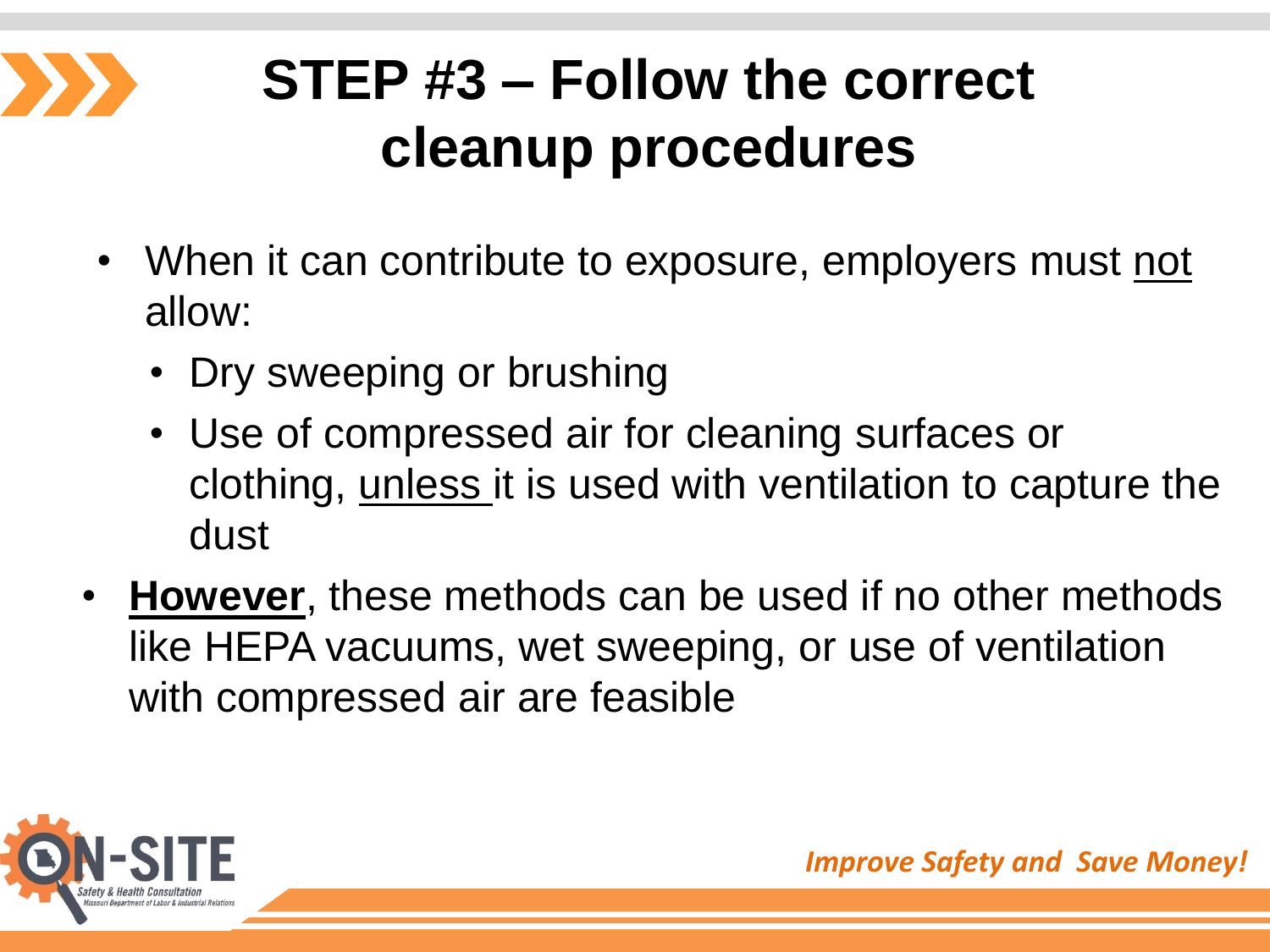

### **STEP #4 - Communication of Hazards – Employee Training**

- Employers required to comply with hazard communication standard (HCS) (29 CFR 1910.1200)
- Address: Cancer, lung effects, immune system effects, and kidney effects as part of HCS
- Train workers on health hazards, tasks with exposure, workplace protections, and medical surveillance
- Identify competent person (**Construction Only**)

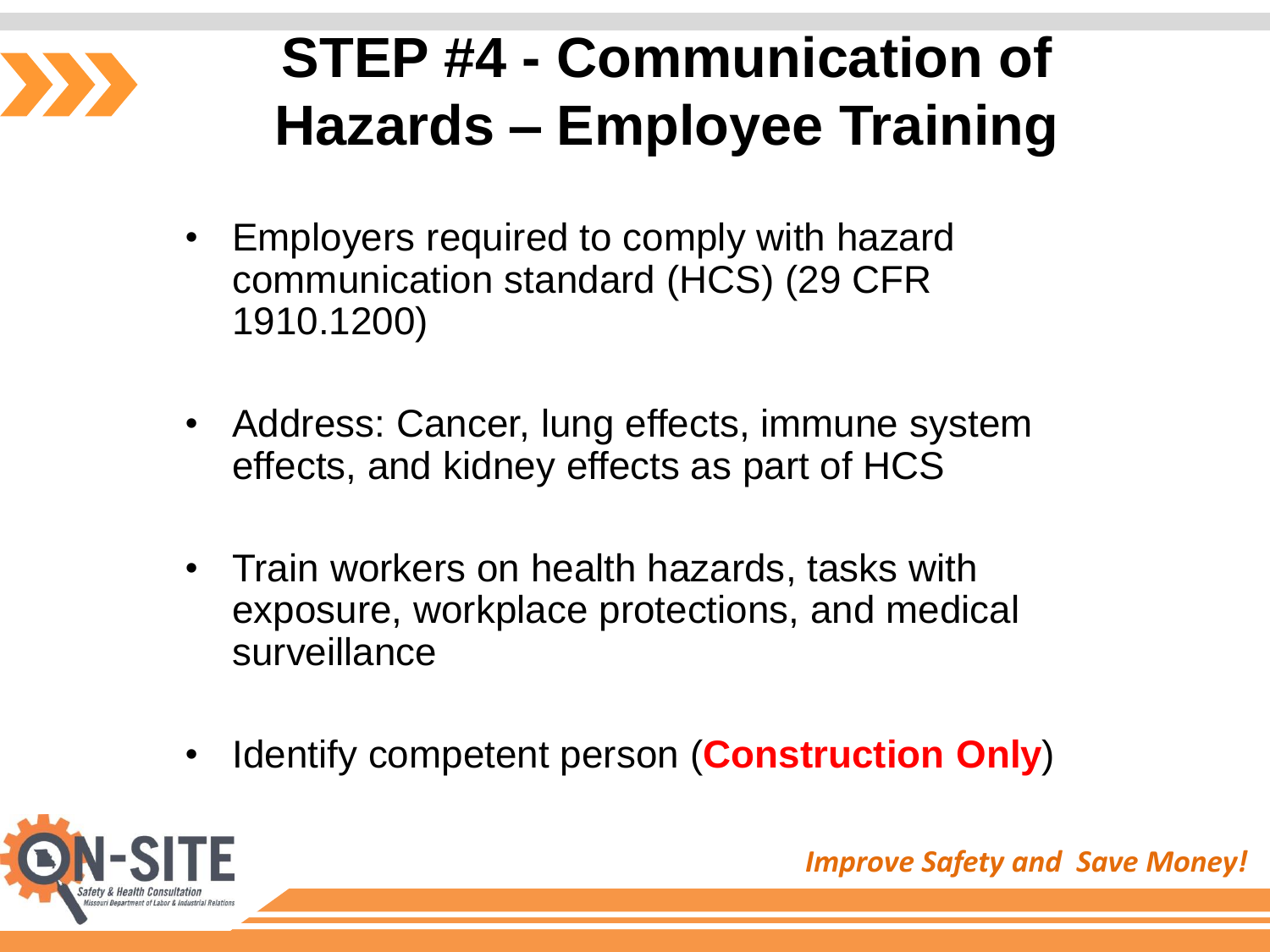# **STEP #5 – Records You Need to Keep**

Must maintain records per 29 CFR 1910.1020 for:

- Air monitoring data
- Objective data
- Medical Surveillance

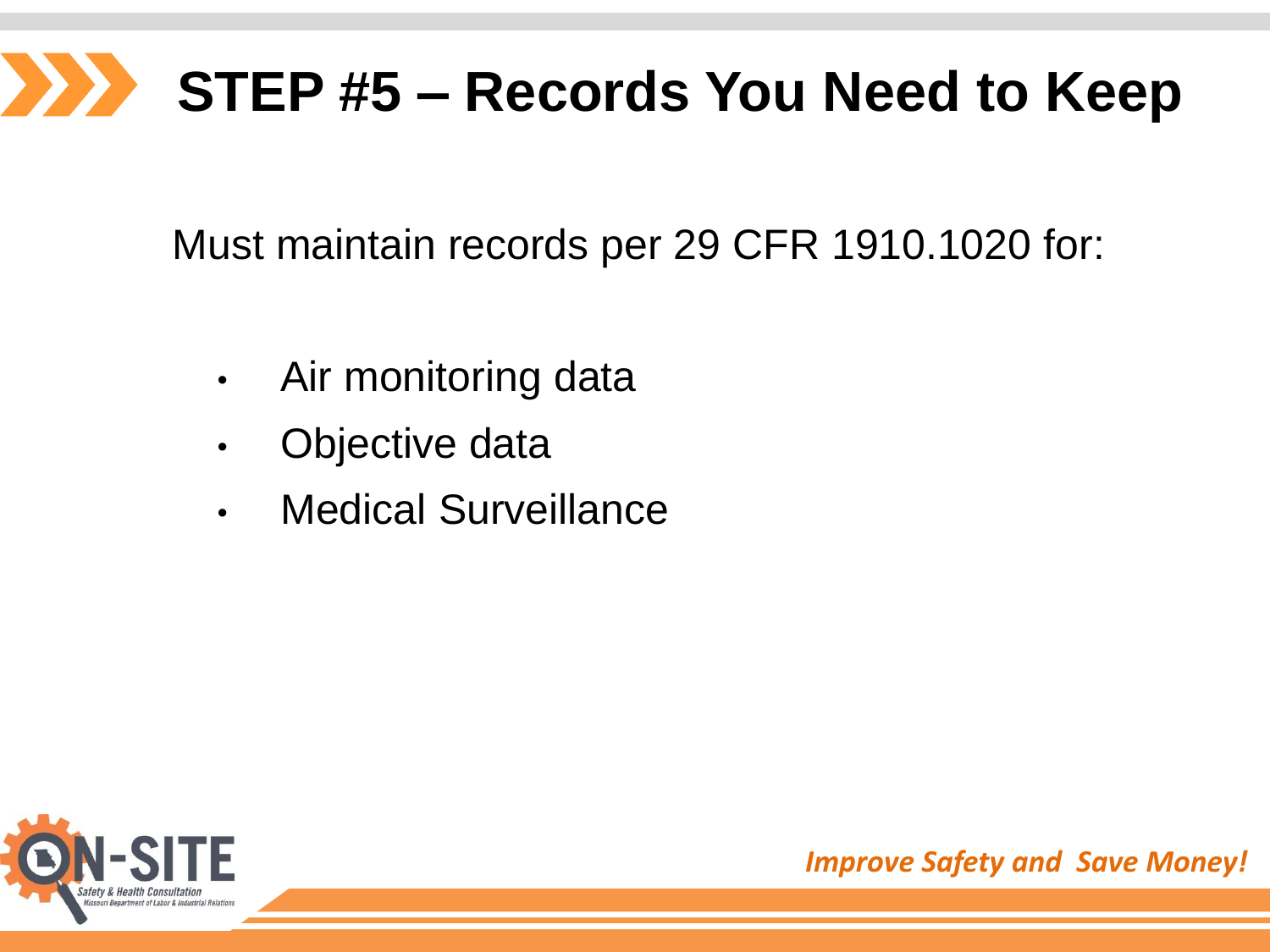

## **My employee's exposure is over the Action Limit.**

## **Now what do I do?**

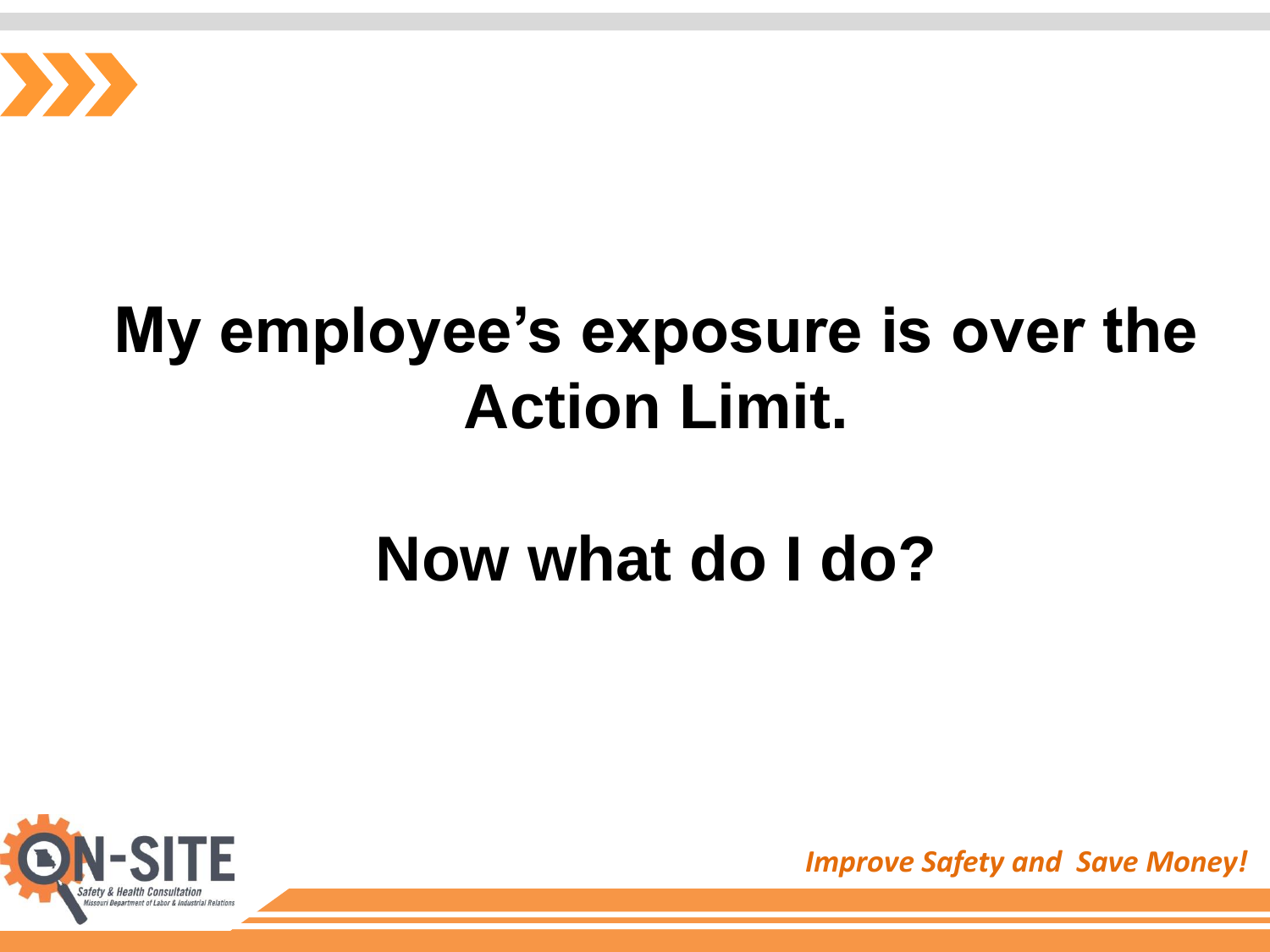## **STEP #6 – Follow Table 1 (If you can) Construction Only**

- Specified Exposure Control methods Table 1 in the construction standard matches 18 tasks with effective dust control methods and, in some cases, respirator requirements.
- Employers that fully and properly implement controls on Table 1 do not have to:
	- Comply with the PEL
	- Conduct exposure assessments for employees engaged in those tasks

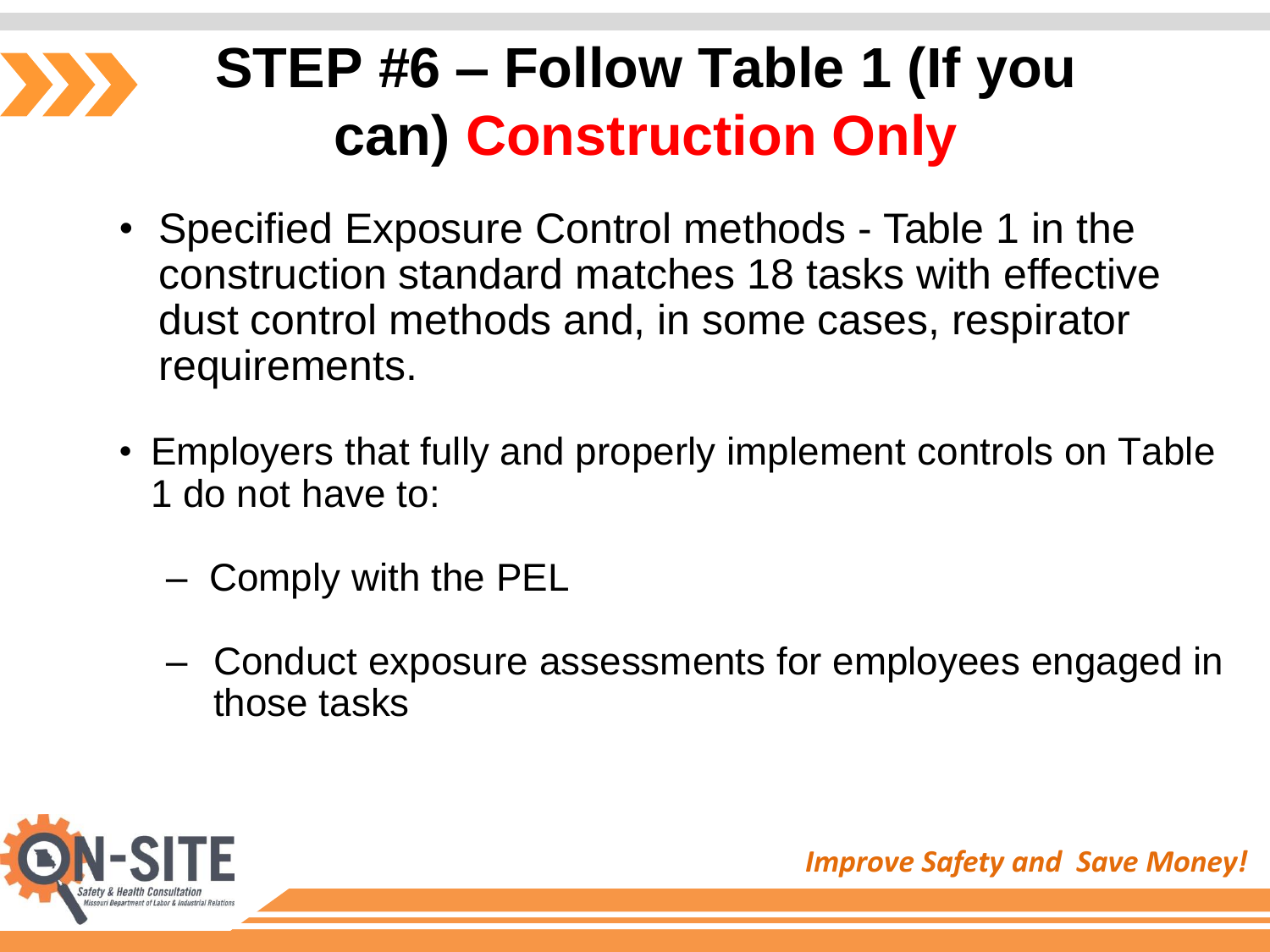

## **Example of Table 1 Entry**

| Equipment /<br><b>Task</b>                               | <b>Engineering and Work Practice Control</b><br><b>Methods</b>                                                                                                                                                                                                                  | <b>Required Respiratory</b><br><b>Protection and</b><br><b>Minimum APF</b> |                                |
|----------------------------------------------------------|---------------------------------------------------------------------------------------------------------------------------------------------------------------------------------------------------------------------------------------------------------------------------------|----------------------------------------------------------------------------|--------------------------------|
|                                                          |                                                                                                                                                                                                                                                                                 | $\leq 4$ hr/shift                                                          | $> 4$ hr/shift                 |
| <b>Handheld</b><br>power saws<br>(any blade<br>diameter) | Use saw equipped with integrated water<br>delivery system that continuously feeds<br>water to the blade.<br>Operate and maintain tool in accordance<br>with manufacturers' instruction to<br>minimize dust<br>When used outdoors<br>When used indoors or in an enclosed<br>area | <b>None</b><br><b>APF 10</b>                                               | <b>APF 10</b><br><b>APF 10</b> |
|                                                          |                                                                                                                                                                                                                                                                                 |                                                                            |                                |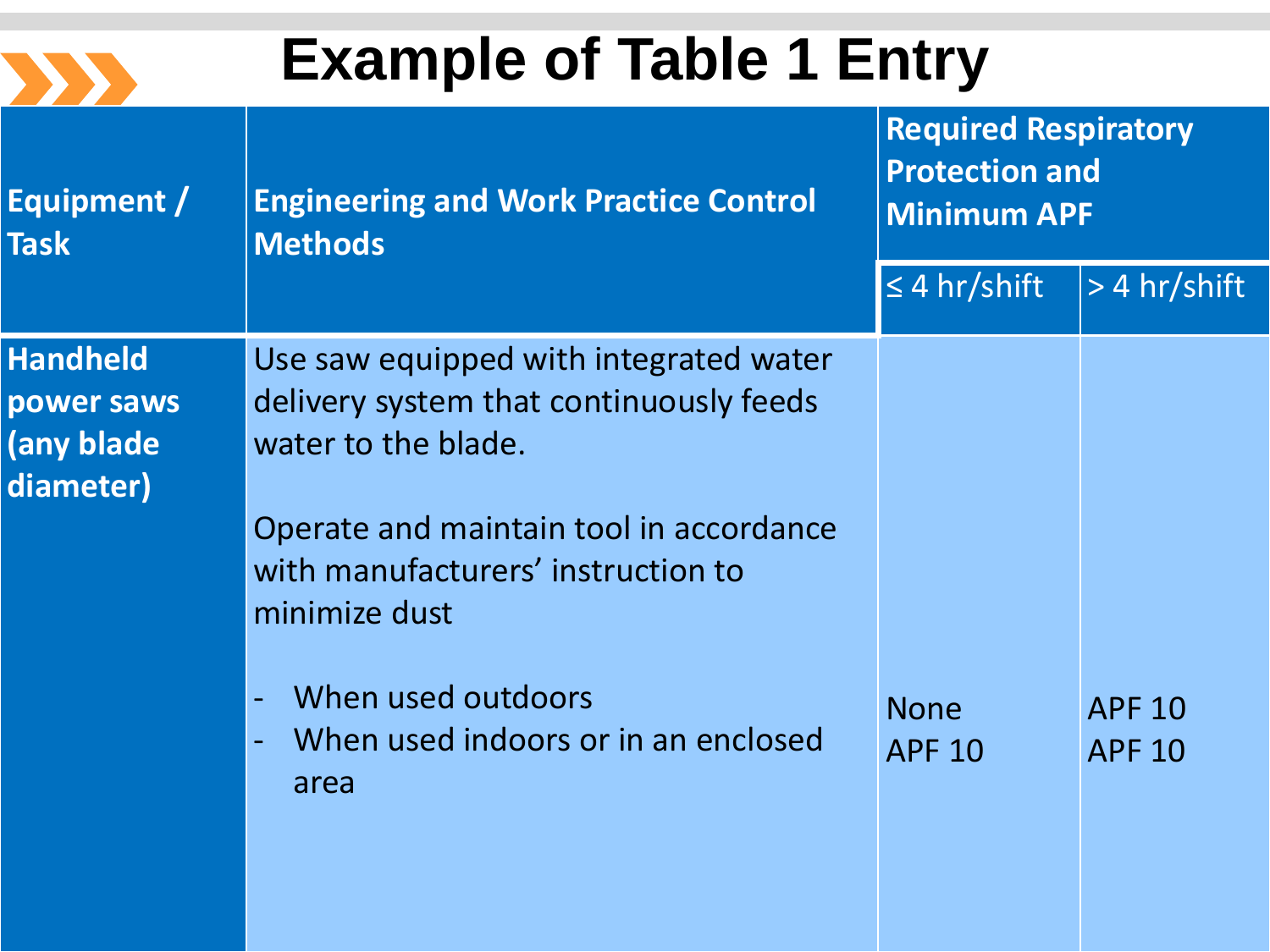#### **Relationship between General Industry and Table 1 tasks**

- General industry can use Table 1 tasks for compliance (task must not be performed regularly in the same environment and conditions.)
- Construction standard can't be used to comply with General Industry (General Industry tasks are typically in the same environment and conditions.)

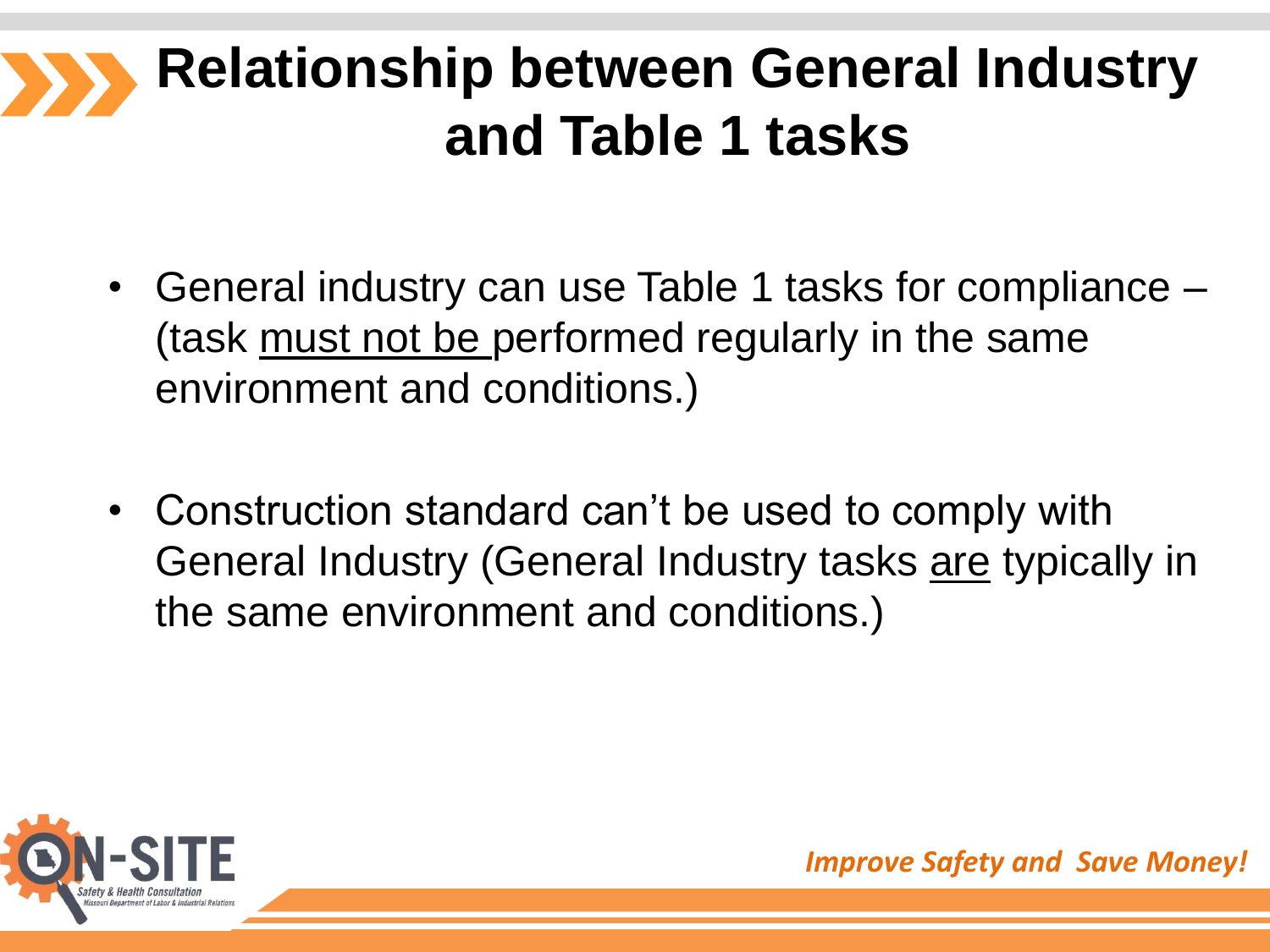#### **STEP #7 – Follow the Respiratory Protection Requirements in Table 1 (Construction Only)**

- Respirators required where exposures above the PEL are likely to persist, despite full and proper implementation of the specified engineering and work practice controls
- Where respirators are required:
	- they must be used by all employees engaged in the task for entire duration of the task
- Provisions specify how to determine when respirators are required for an employee engaged in more than one task

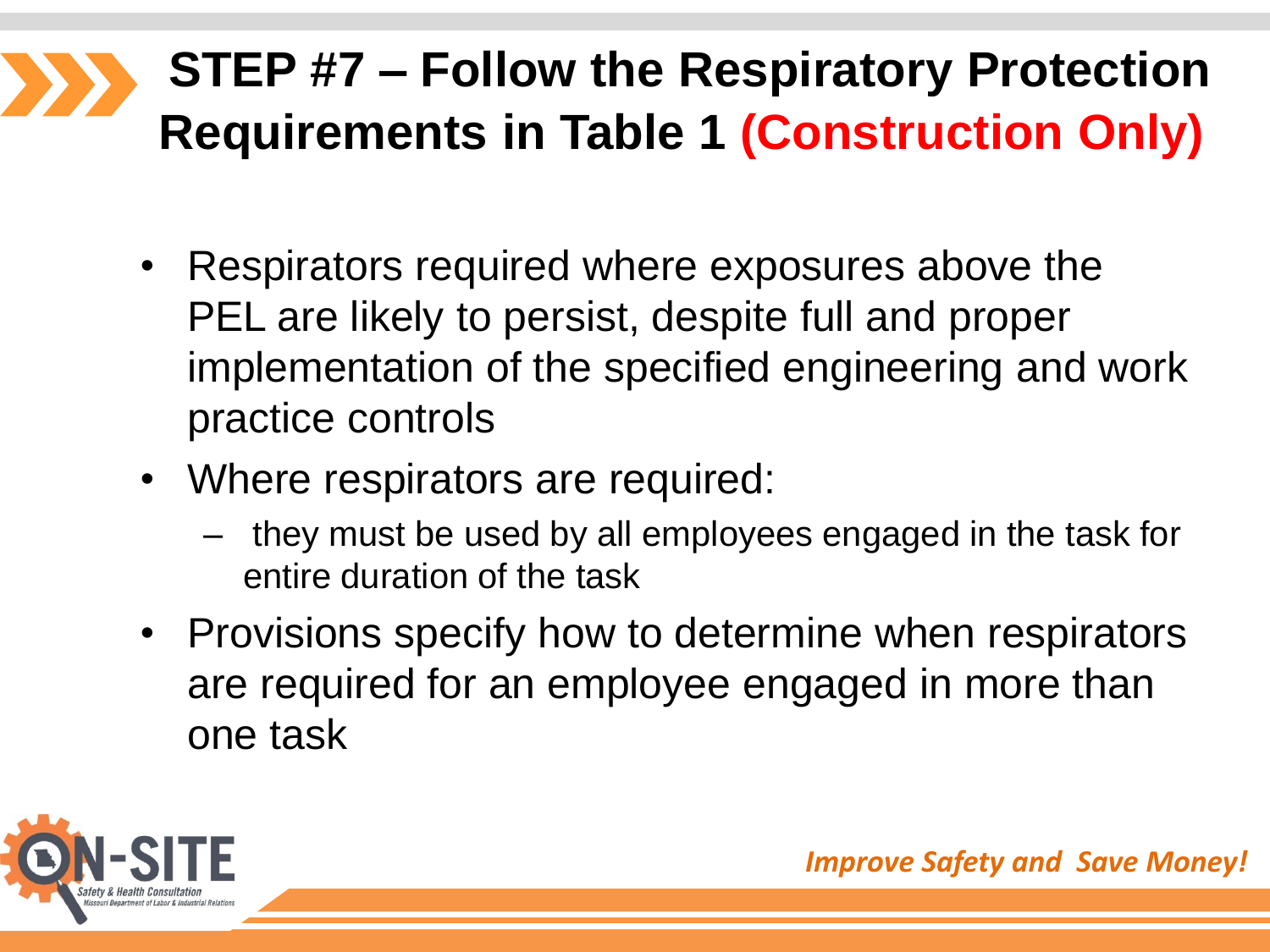#### **I'm not doing any tasks in Table 1 – so now what do I do?**

- Conduct an exposure assessment to determine whether workers are above the PEL;
- By using Alternative Exposure Control Methods:
	- Performance Option
	- or
	- Scheduled Monitoring Option

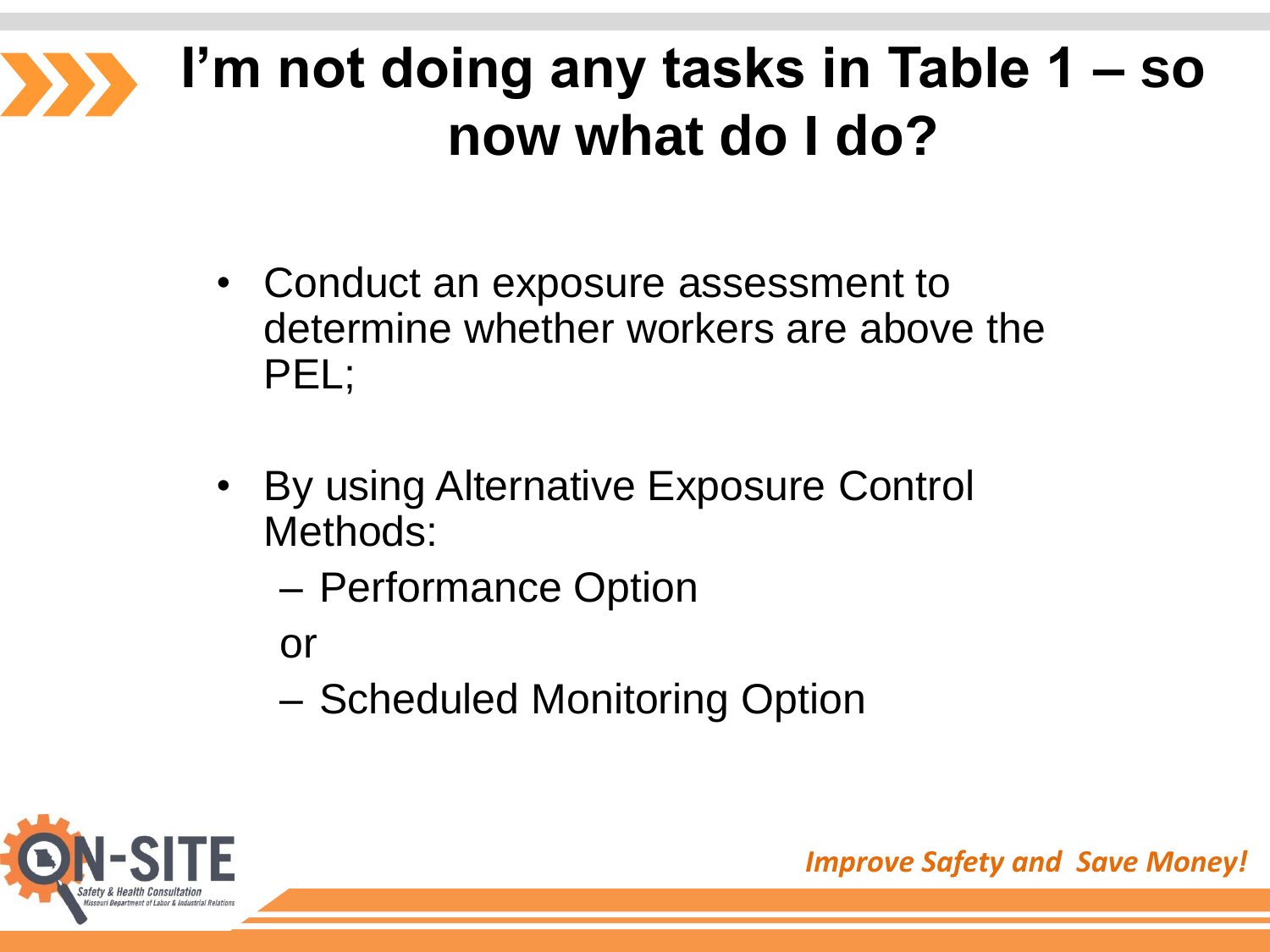

# **Performance Option**

• Exposures assessed using any combination of air monitoring data or objective data sufficient to accurately characterize employee exposure to respirable crystalline silica

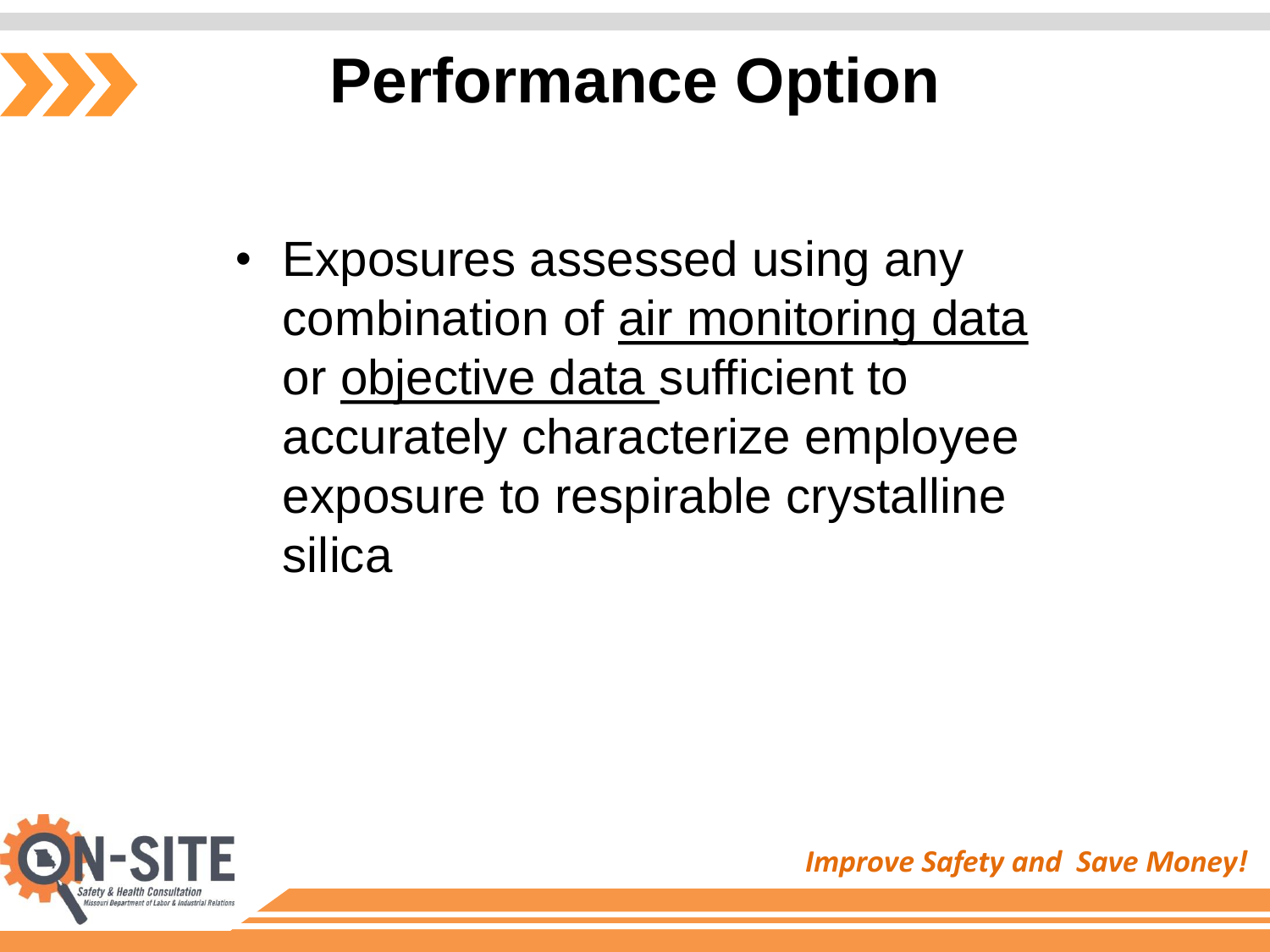# **What's Objective Data?**

- Air monitoring data from industry-wide surveys or calculations based on the composition of a substance;
- Demonstrates employee exposure associated with a particular product or material or a specific process, task, or activity;
- Must reflect workplace conditions closely resembling or with a higher exposure potential than the processes, types of material, control methods, work practices, and environmental conditions in the employer's current operations.

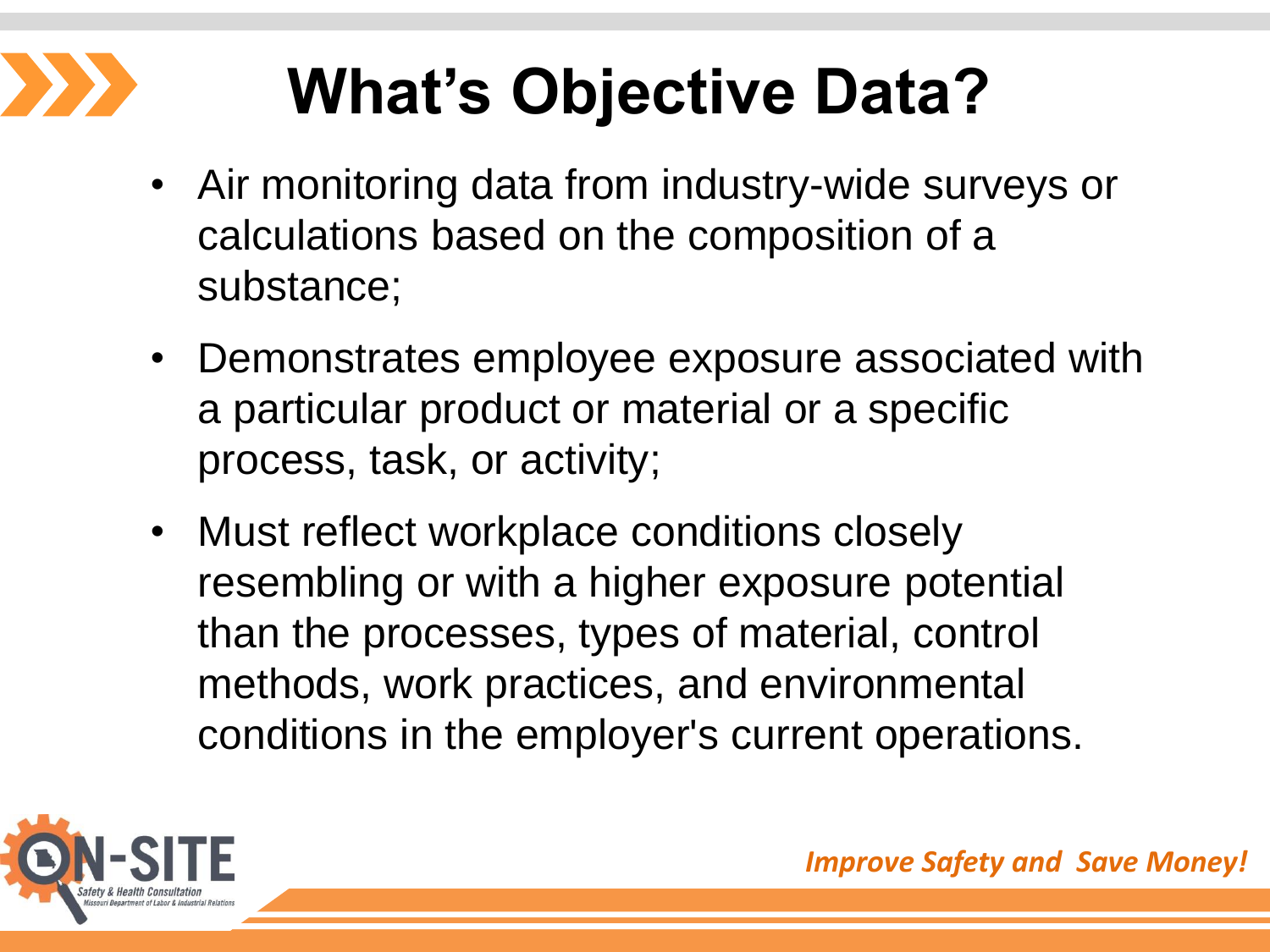# **Scheduled Monitoring Option**

#### What is it? - **A schedule for performing initial and periodic personal monitoring.**

If monitoring indicates:

- Initial below the AL: no additional monitoring
- Most recent at or above the AL: repeat within 6 months
- Most recent above the PEL: repeat within 3 months
- When two consecutive non-initial results, taken 7 or more days apart, are below the AL, monitoring can be discontinued
- Reassess if circumstances change

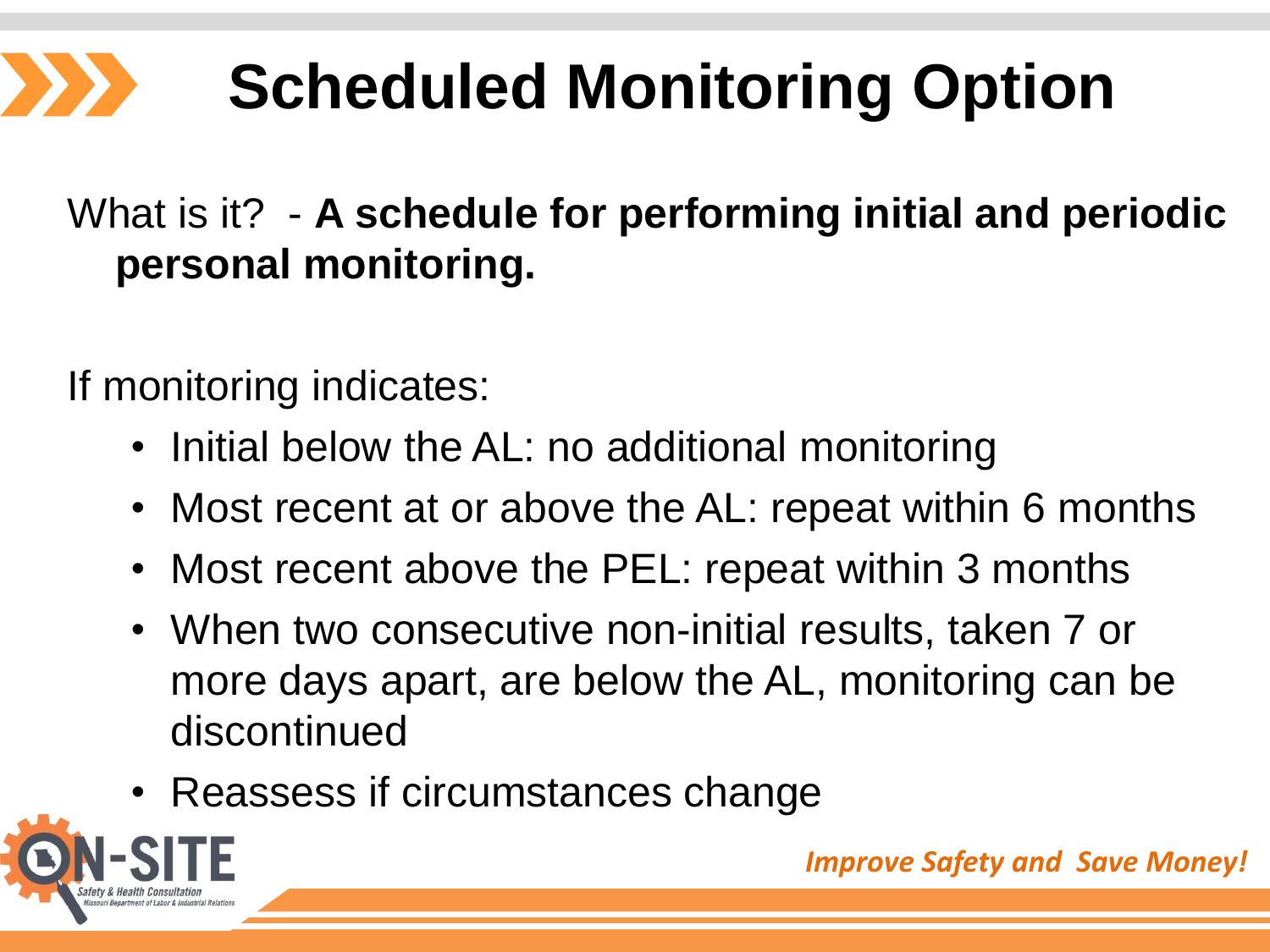

## **STEP #8 – Notify Employees of Sampling Results**

- Employer must notify individually each affected employee of the results of sampling in writing or posting within 5 working days of completion.
- If above the PEL, notification must include corrective action being taking to reduce the exposure to at or below the PEL.

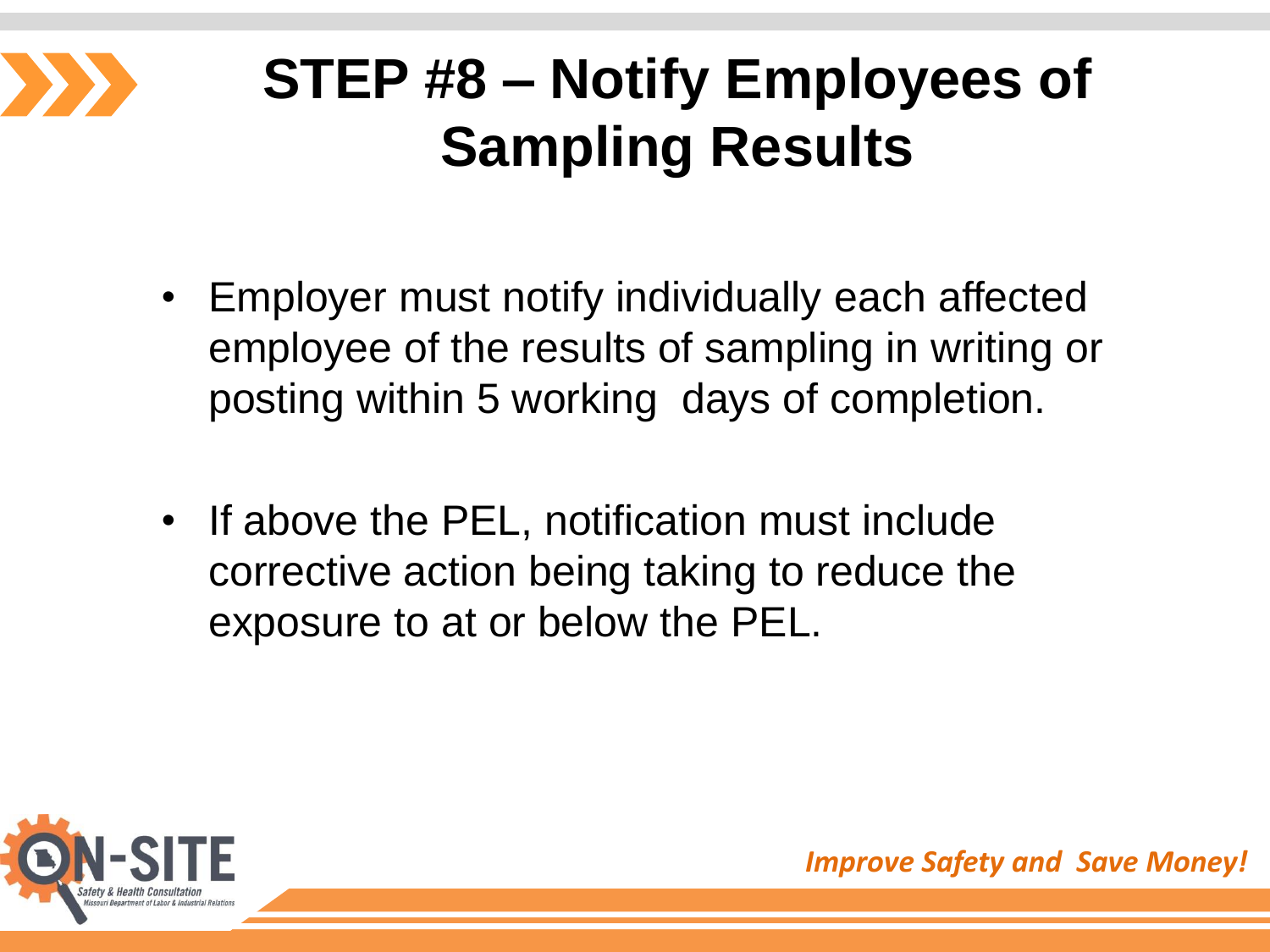#### **STEP #9 – Make sure you are following the "Hierarchy of Controls"**

- Employers shall use engineering or work practice controls to limit exposures to the PEL
- Respirators permitted where PEL cannot be achieved with engineering and work practice controls

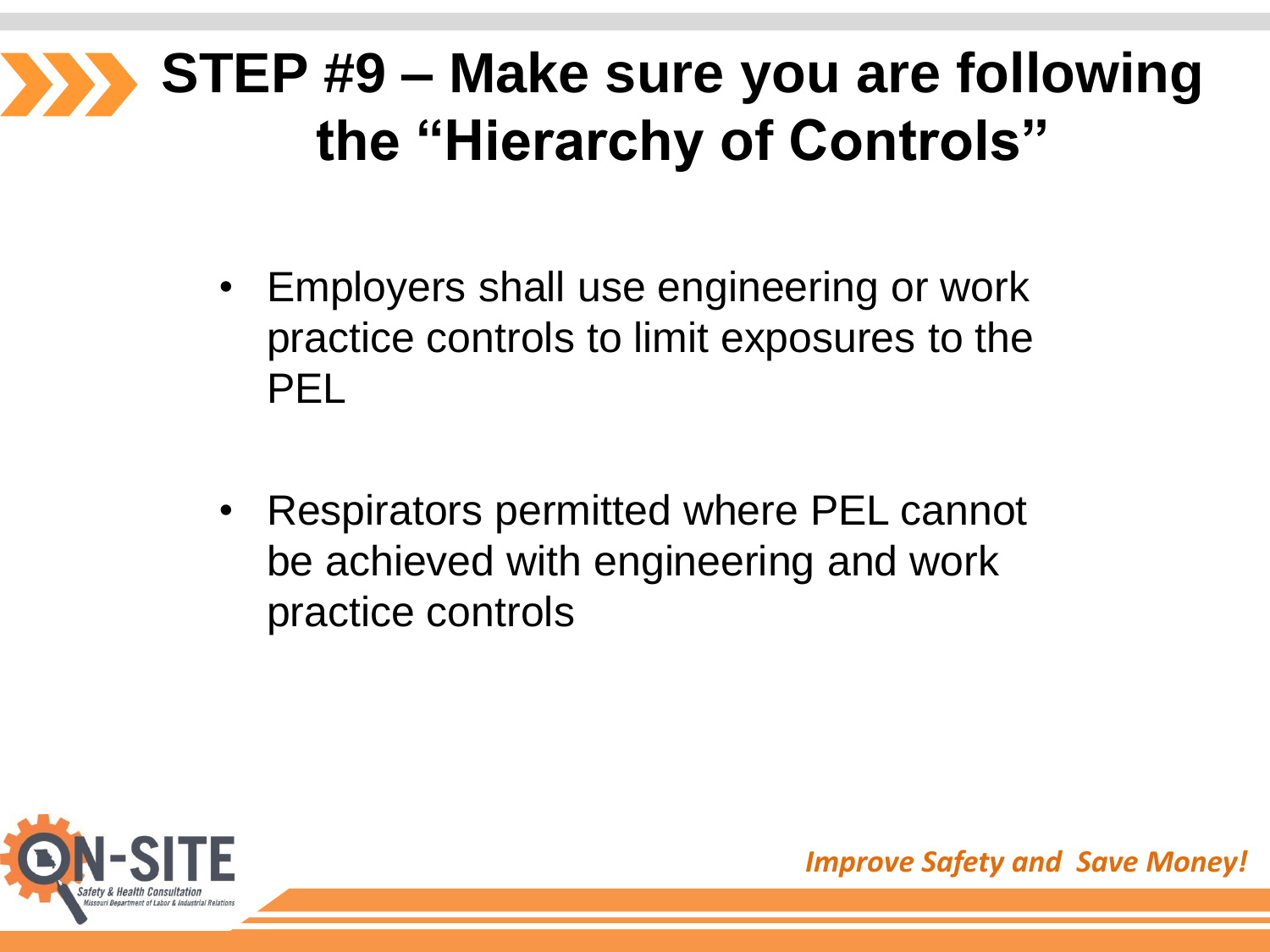

## **Step #10 - Establish Regulated Areas (General Industry only)**

- Establish if above or expected to be, above PEL
- Demarcate
- Post signs
- Limit access
- Provide and use respirators in regulated area.



Figure 2. Example of signage required for regulated areas.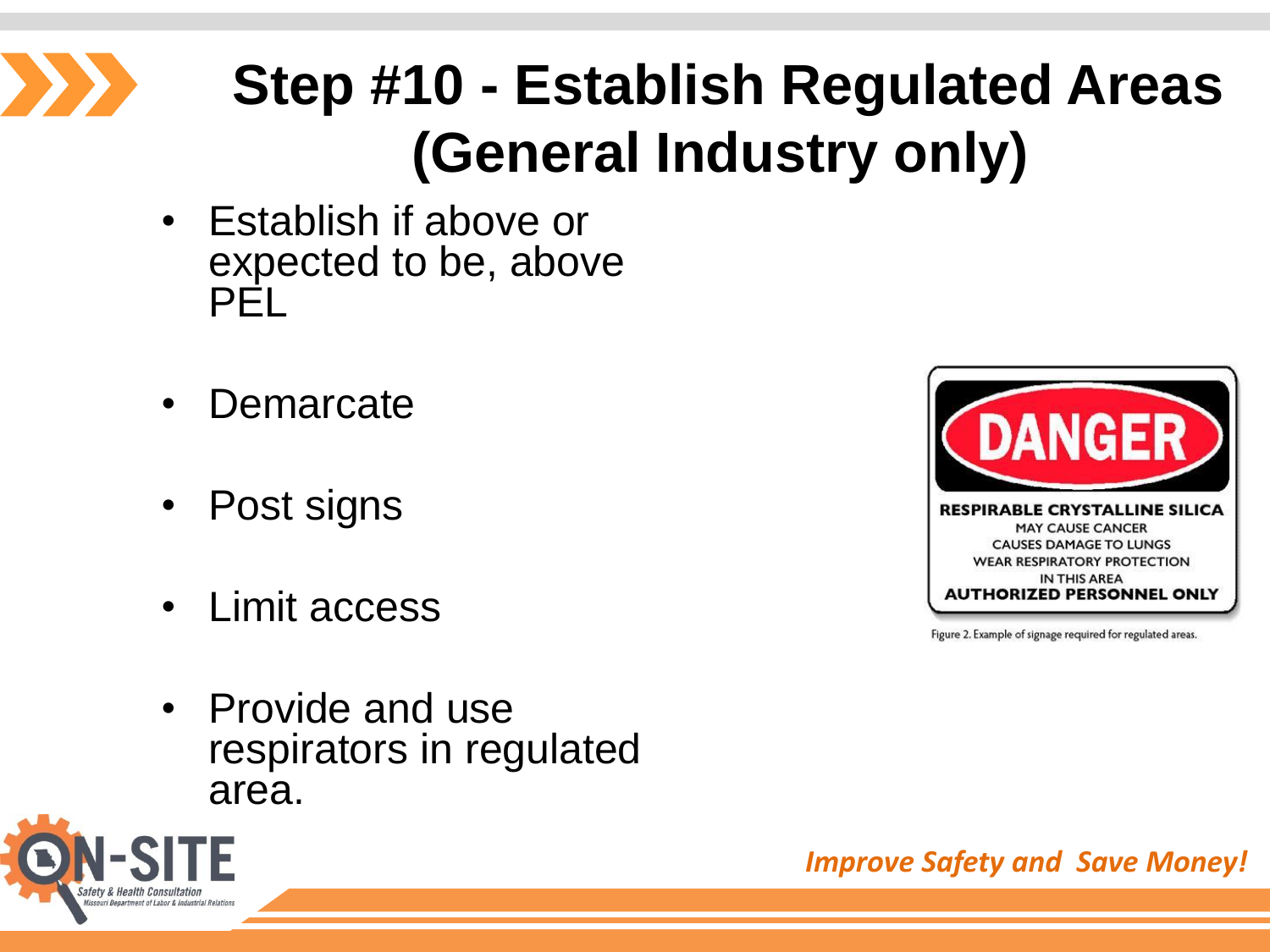## **STEP #11 – Comply with OSHA's Respiratory Protection Standard**

- 29 CFR 1910.134
- Respirators required for exposures above the PEL:
	- While installing or implementing controls or work practices
	- For tasks where controls or work practices are not feasible
	- When feasible controls cannot reduce exposures to the PEL
	- While in a regulated area (General Industry/Maritime)

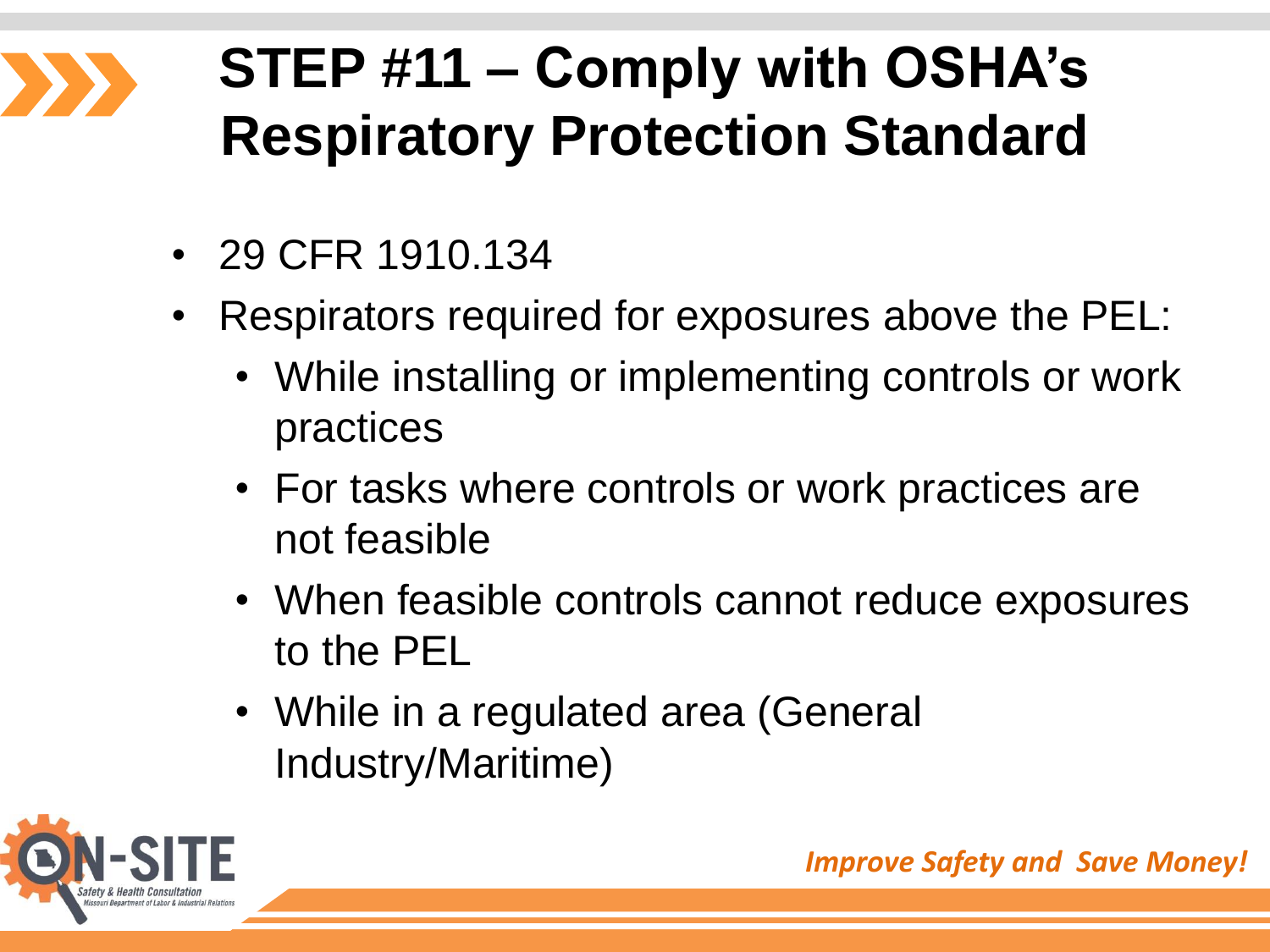

## **STEP #12 – Get your Employees checked by a Doctor**

- Employers must offer medical examinations to workers IF:
	- they will be required **to wear a respirator under the standard for 30 or more days a year** (Construction)
	- At or above AL 30 or more days a year (General Industry)
	- Within 30 days of initial assignment.
- Must be offered examinations every 3 years to workers who continue to be exposed above the trigger.
- Exam includes: medical and work history, physical exam, chest X-ray, and pulmonary function test (TB test on initial exam only)

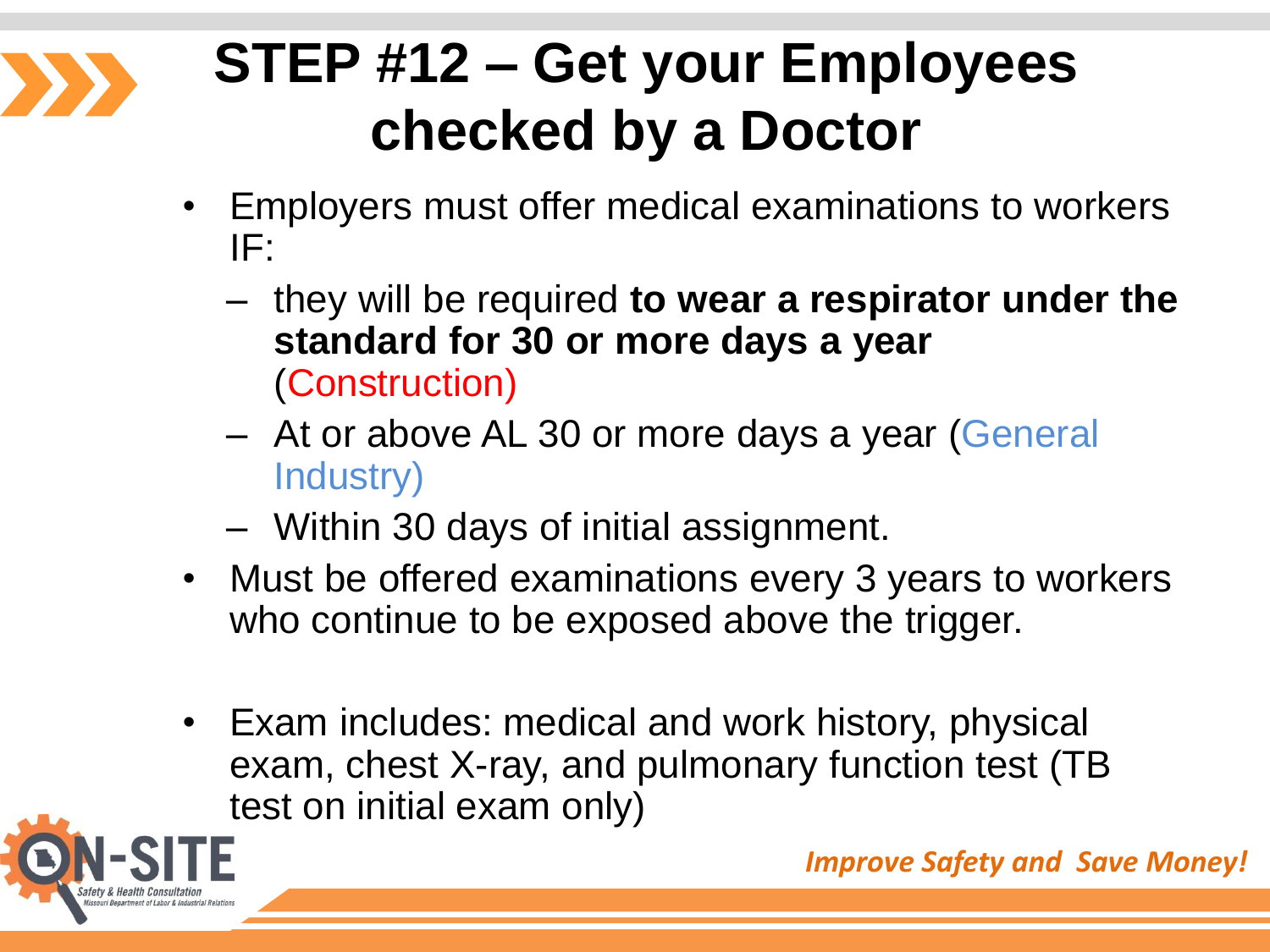# **STEP #13 – Get the Doctor's Report**

- Worker receives report with detailed medical findings.
- Employer receives an opinion that only describes limitations on respirator use, and if the worker gives written consent, recommendations on:
	- Limitations on exposure to respirable crystalline silica, and/or
	- Examination by a specialist